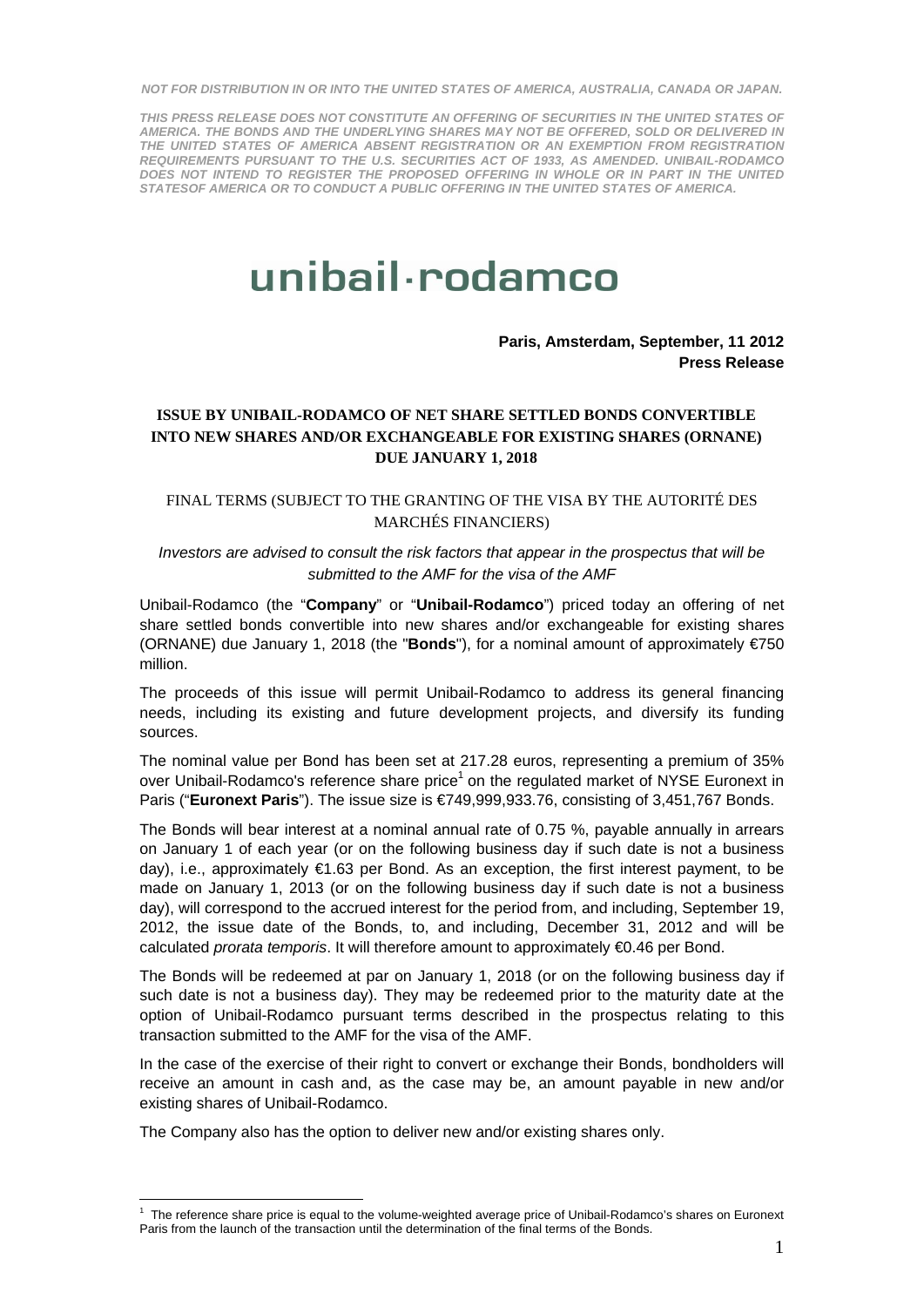*THIS PRESS RELEASE DOES NOT CONSTITUTE AN OFFERING OF SECURITIES IN THE UNITED STATES OF AMERICA. THE BONDS AND THE UNDERLYING SHARES MAY NOT BE OFFERED, SOLD OR DELIVERED IN THE UNITED STATES OF AMERICA ABSENT REGISTRATION OR AN EXEMPTION FROM REGISTRATION REQUIREMENTS PURSUANT TO THE U.S. SECURITIES ACT OF 1933, AS AMENDED. UNIBAIL-RODAMCO*  **DOES NOT INTEND TO REGISTER THE PROPOSED OFFERING IN WHOLE OR IN PART IN THE UNITED** *STATESOF AMERICA OR TO CONDUCT A PUBLIC OFFERING IN THE UNITED STATES OF AMERICA.* 

# The Bonds will be offered to the public in France from September 12, 2012 to September 14, 2012, 17.00 (Paris time), subject to the granting of the visa by the French *Autorité des marchés financiers* (the "**AMF**").

The issue and settlement date of the Bonds is expected to occur on September 19, 2012.

An application for listing of the Bonds on Euronext Paris has been made.

This issue is managed by HSBC, Morgan Stanley and Société Générale Corporate & Investment Banking, acting as Global Coordinators, and by Barclays, BNP Paribas, Credit Agricole Corporate and Investment Bank and The Royal Bank of Scotland acting as Joint Lead Managers and Joint Bookrunners, and by Goldman Sachs International and JP Morgan Chase as Co-Joint Lead Managers and Co-Joint Bookrunners.

## **About Unibail-Rodamco**

Created in 1968, Unibail-Rodamco SE is Europe's largest listed commercial property company, with a presence in 12 EU countries, and a portfolio of assets valued at €27.5 billion on June 30, 2012. As an integrated operator, investor and developer, the Group aims to cover the whole of the real estate value creation chain. With the support of its 1,500 professionals, Unibail-Rodamco applies those skills to highly specialised market segments such as the large shopping centres of major European capital cities, and large offices and convention & exhibition centres in the Paris region.

The Group distinguishes itself through its focus on the highest architectural, city planning and environmental standards. Its long term approach and sustainable vision focuses on the development or redevelopment of outstanding places to shop, work and relax. Its commitment to environmental, economic and social sustainability has been recognised by inclusion in the DJSI (World and Europe), FTSE4Good and STOXX Global ESG Leaders indexes.

The Group is a member of the CAC40, AEX and EuroStoxx 50 indexes. It benefits from an A rating from Standard & Poor's and Fitch Ratings.

For more information, please visit our website: www.unibail-rodamco.com.

## **For further information, please contact:**

## **Investor Relations**

Fabrice Mouchel **Paul Douav** +33 1 76 77 57 40

## **Media Relations**

Camille Delomez +33 1 76 77 57 94

This press release does not constitute a subscription offer, and the offering of the Bonds does not constitute a public offering in any country other than France, under the following conditions:

In France,

- the Bonds have first been offered by way of a private placement to qualified investors in accordance with Article L.411-2-II of the *Code monétaire et financier*; and
- following this private placement, a prospectus will be filed to obtain a visa from the AMF to allow subscription by the public in France for a period of three business days. No subscription has been nor will be accepted from the public prior to the AMF granting its visa on the prospectus, nor prior to the opening of the subscription period.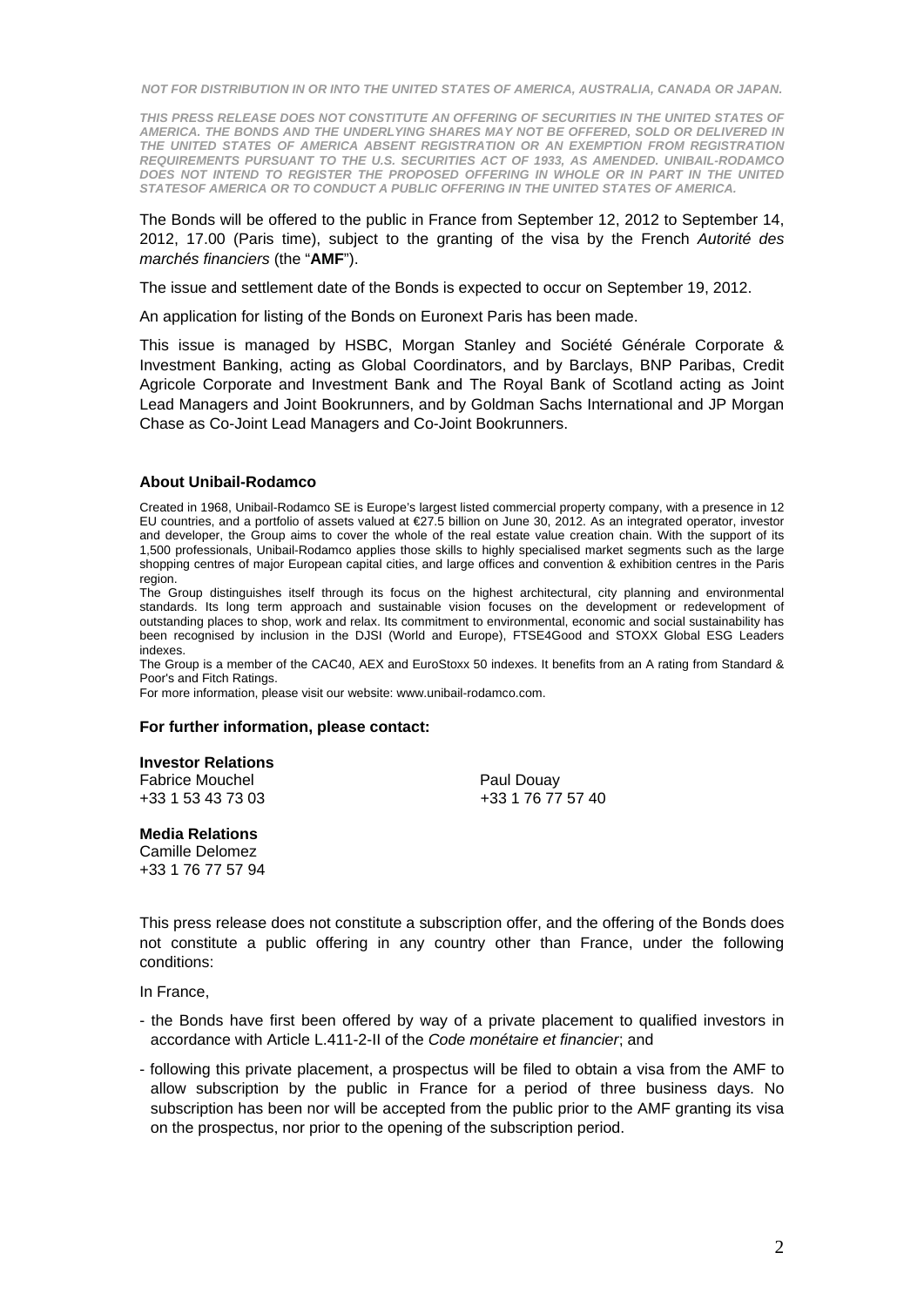*THIS PRESS RELEASE DOES NOT CONSTITUTE AN OFFERING OF SECURITIES IN THE UNITED STATES OF AMERICA. THE BONDS AND THE UNDERLYING SHARES MAY NOT BE OFFERED, SOLD OR DELIVERED IN THE UNITED STATES OF AMERICA ABSENT REGISTRATION OR AN EXEMPTION FROM REGISTRATION REQUIREMENTS PURSUANT TO THE U.S. SECURITIES ACT OF 1933, AS AMENDED. UNIBAIL-RODAMCO*  **DOES NOT INTEND TO REGISTER THE PROPOSED OFFERING IN WHOLE OR IN PART IN THE UNITED** *STATESOF AMERICA OR TO CONDUCT A PUBLIC OFFERING IN THE UNITED STATES OF AMERICA.* 

# **DISCLAIMER**

### *This press release may not be distributed directly or indirectly in the United States of America, in Australia, in Canada or Japan.*

*The information included in this press release does not constitute an offer of securities in the United States of America, in Australia, in Canada or Japan.* 

*No communication or information relating to the issuance by Unibail-Rodamco of net share settled bonds convertible into new shares and/or exchangeable for existing shares (the "Bonds") may be transmitted to the public in a country where there is a registration obligation or where an approval is required. No action has been or will be taken outside of France, in any country in which such action would be required. The issuance or the subscription of the Bonds may be subject to legal and regulatory restrictions in certain jurisdictions and Unibail-Rodamco assumes no liability in connection with the breach by any person of such restrictions.* 

*This press release is an advertisement and not a prospectus within the meaning of the Prospectus Directive (as defined hereinafter).* 

*This press release is not an offer to the public, an offer to subscribe or designed to solicit interest for purposes of an offer to the public.* 

#### *France*

*The sale and purchase of the Bonds, in France, will first be made by way of private placement to qualified investors in accordance with Article L.411-2-II of the Code monétaire et financier. The offer will be opened to the public in France after the Autorité des marchés financiers has granted its visa on the prospectus relating to the issue and the admission to trading of the Bonds on Euronext Paris* 

### *European Economic Area outside of France*

*With respect to each Member State of the European Economic Area other than France which has implemented the Prospectus Directive (the "Member State"), no action has been undertaken or will be undertaken to make an offer to the public of Bonds requiring a publication of a prospectus in any Member State. As a result, Bonds may only be offered in Member States:* 

- *(a) to any legal entity which is a qualified investor as defined in the Prospectus Directive; or*
- *(b) to fewer than 100 or, if the Relevant Member State has implemented the relevant provision of the 2010 PD Amending Directive, 150, natural or legal persons (other than qualified investors as defined in the Prospectus Directive); or*
- *(c) in any other circumstances falling within Article 3(2) of the Prospectus Directive;*

*provided that no such offer of Bonds referred to in (a) to (c) above shall require Unibail-Rodamco or any Joint-Lead Manager to publish a prospectus pursuant to Article 3 of the Prospectus Directive, or supplement a prospectus pursuant to Article 16 of the Prospectus Directive.* 

*For the purposes of this provision, as defined in the Prospectus Directive (i) the expression an "offer of Bonds to the public" in relation to any Bonds in any Relevant Member State which has implemented the Prospectus Directive (as defined below) means the communication in any form and by any means of sufficient information on the terms of the offer and the Bonds to be offered so as to enable an investor to decide to purchase or subscribe the Bonds, as the same may be varied in that Member State by any measure implementing the Prospectus Directive in that Member State, (ii) the expression "Prospectus Directive" means Directive 2003/71/EC (and amendments thereto, including the 2010 PD Amending Directive, to the extent implemented in the Relevant Member State), and includes any relevant implementing measure in the Relevant Member State and (iii) the expression "2010 PD Amending Directive" means Directive 2010/73/EU.* 

## *United Kingdom*

*This press release is only directed at (i) persons who are not located in the United Kingdom, (ii) investment professionals falling within Article 19(5) of the Financial Services and Markets Act 2000 (Financial Promotion) Order 2005, as amended (the "Order"); or (iii) persons falling within Article 49(2)(a) to (d) (high net worth entities, non incorporated associations, etc.) of the Order, or (iv) persons to whom an invitation or inducement to engage in investment activity (within the meaning of Section 21 of the Financial Services and Markets Act 2000) (the "FSMA") in*  connection with the issue or sale of the Bonds and, if any, the underlying shares, together being referred to as the *"Securities", may otherwise lawfully be communicated or caused to be communicated (all such persons mentioned in paragraphs (i), (ii), (iii) and (iv) above, together being referred to as "Relevant Persons"). The Securities are only available to, and any invitation, offer or agreement to subscribe, purchase or otherwise acquire such Securities will be engaged only with Relevant Persons. Any person that is not a Relevant Person should not act or rely on this press release or any of its contents.* 

*This press release does not constitute a prospectus and has not been approved by the Financial Services Authority or by another United Kingdom regulatory authority falling within Section 85 of the FSMA.*